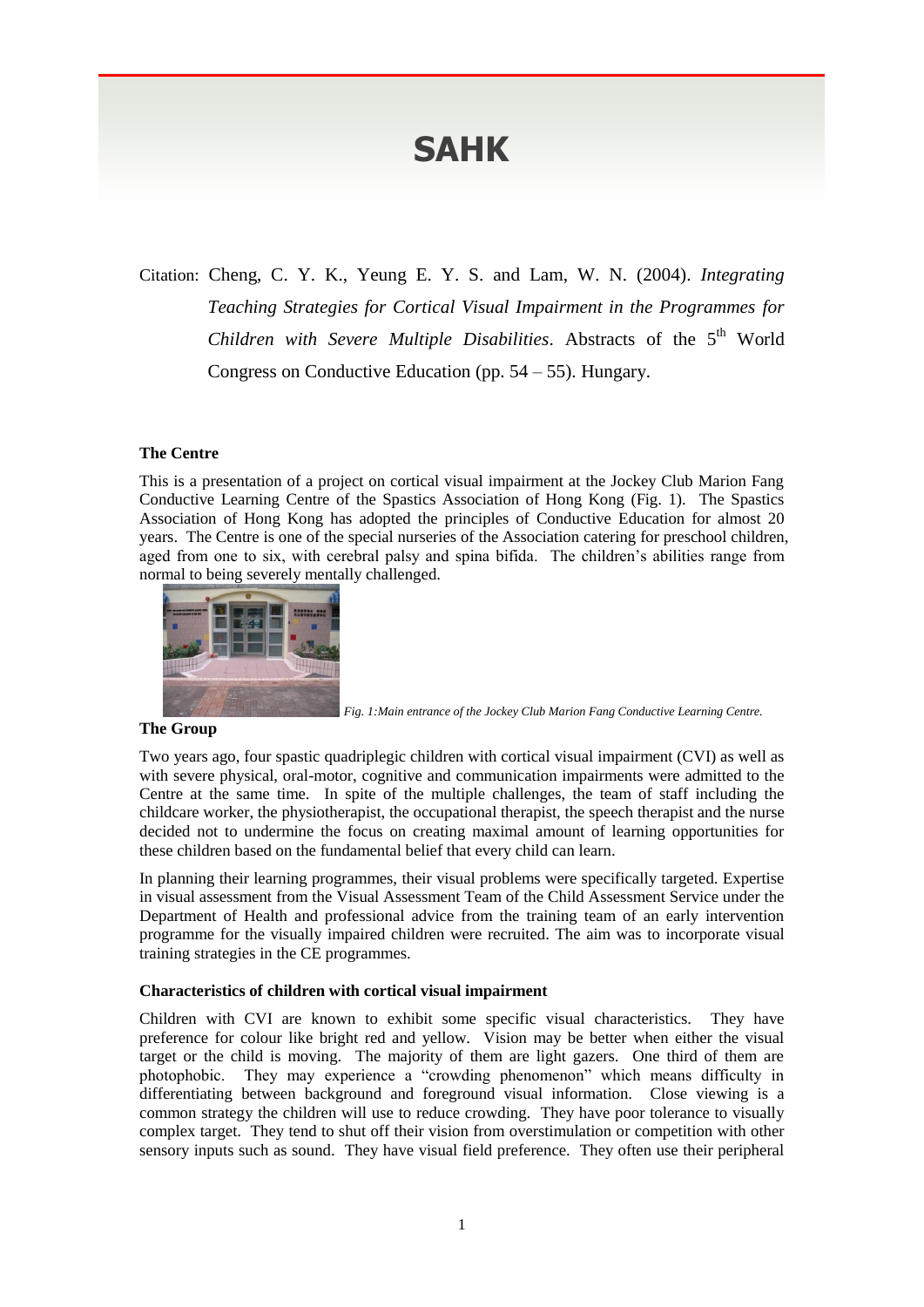vision. When presented with a visual stimulus, they appear as if they are looking away from the target. They show a particular visual-motor behavior, e.g. they look at an object momentarily and turn away as they reach for it. Novelty is another special visual behaviour of these children. That is they prefer to look at familiar objects rather then new things, behaviour totally opposite to normal children. There is latency between the presentation of visual stimulus to the child and his or her response to it.

# **The Programme**

The multiple impairments of this group of children entail the expertise of multiple disciplines which are now often available in a special childcare centre in Hong Kong. However, the crucial point is how to make the best use of this multiple inputs of expertise to maximize the learning opportunities for this group of children. The Centre adopts the principles and practices of Conductive Education. We found the system particularly relevant to this group of children in the following perspectives:

- 1. All the professional staff forms a transdisciplinary team to tap on one another's expertise to plan and implement a holistic learning programme which integrates the different elements as a whole. In this way, the interconnectedness of the different challenges is attended to and consistency in handling is achieved.
- 2. The classroom is the stable and familiar learning environment for group learning. Interruption for taking each child to different departments for training is avoided. The classroom environment is specifically set up to meet the visual characteristics of CVI.
- 3. Learning in context is emphasized with a well-planned daily routine (Fig. 2). With consistency and repetition, the children can gradually anticipate and comprehend what is going on around them. The sequence of introducing visual, tactile and sound stimulation was carefully designed. Looking is encouraged and precedes physical exploration and sound stimulation.



*Fig. 2: Staff and parent together walking with a child with CVI during routine.*

4. Learning is made conscious with well-structured task series linking up with rhythmical intention. Care is taken to allow a time of silence between rhythmical intention and the presentation of the teaching material.

# **The Teaching Environment and Material**

Taking into account the visual characteristics of CVI, measures are incorporated to re-arrange the room. For example, visual complexity is reduced to avoid overstimulation in a free play corner by covering a wall with a black curtain (Fig. 3). The black curtain serves as a contrasting background for targeted visual foreground. Toys are attached to the curtain by Velcro so that they can be removed easily. The child can then focus on one toy at a time (Fig. 4).



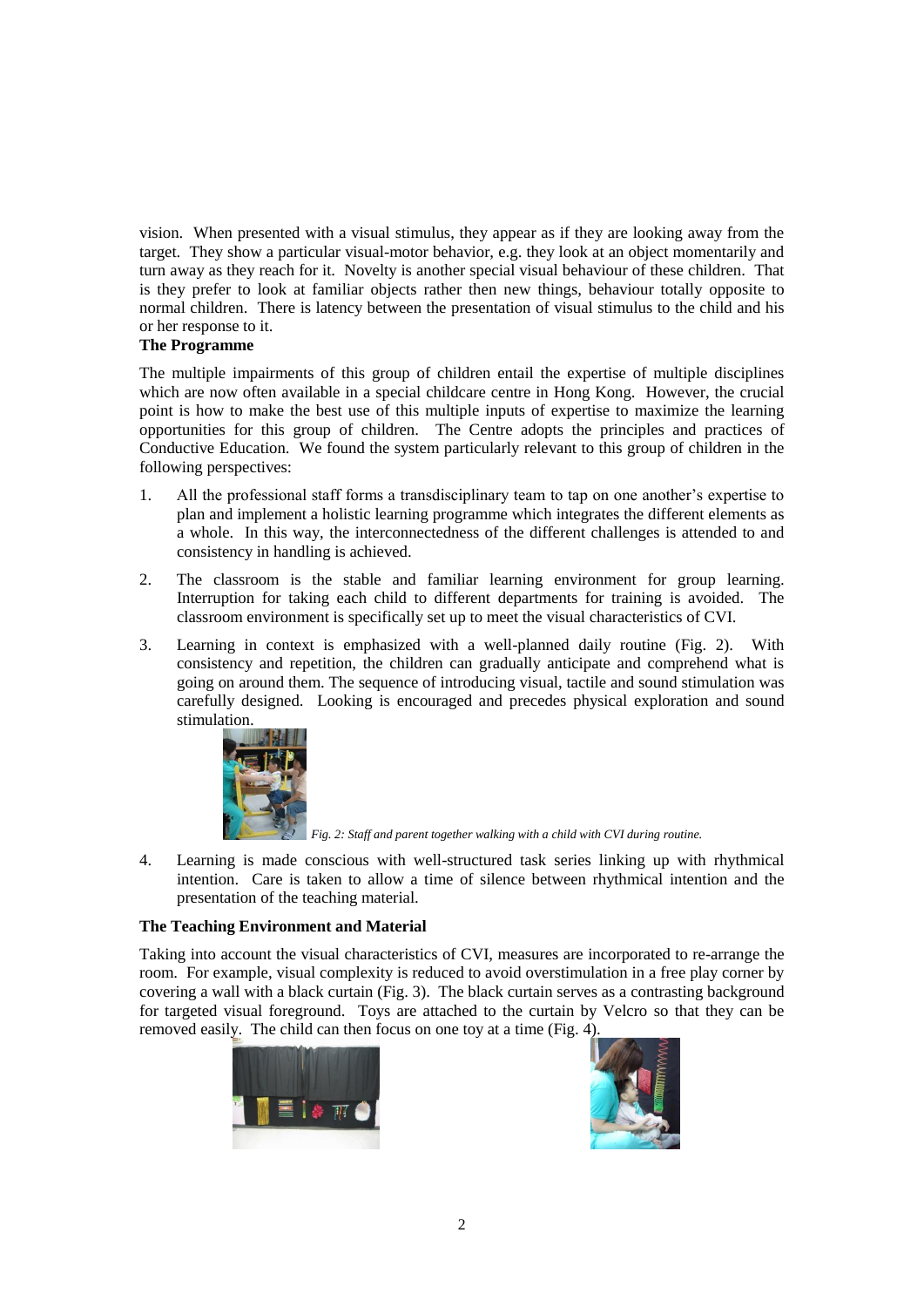#### *Fig. 3: A free play corner covered with black curtain to reduce visual complexity.*

#### *Fig. 4: A child looking at a suspended florescent spring in the free play corner.*

The teaching material used is carefully designed to arouse visual responses. Purposefully modified material is prepared including toys which can produce visual movement effect by using reflective material (Fig. 5) or suspending targets (Fig. 6), covering the rungs of the ladder frame with bright red (commonly preferred color) cartoon paper (Fig. 7 & 8), placing a shiny sheet on top of a floor mat to encourage the children to look at their own reflection (Fig.  $9 \& 10$ ), blacking out the bottom of a tray to highlight the hand (Fig. 11  $\&$  12) or the object (Fig. 13) in front, using white eating utensils against a black background (Fig. 14 & 15) to reduce complexity.



*Fig. 5: A reflective red pon pon produces good visual movement effect.*



*Fig. 8: A child grasping the red rung of the ladder frame during walking.*



*Fig. 11: Washing bowl with a black bottom draws child's visual attention to her hand.*



*Fig. 14: A simple white cup highlighted by a dark background.*

#### **The Daily Routine**



*Fig. 6: A suspended fluorescence spring produces quiet movement effect.*



*Fig. 9: Children rolling over a shiny sheet on the top of the floor mat.*



*Fig. 12: A child drying his hands on a black bowl.*



*Fig. 15: A red spoon on a white plate provides great visual contrast.*



*Fig. 7: Bright red rung of the ladder frame helps the child to orientate her hand grasp.*



*Fig. 10: Children looking at the reflection on the shiny sheet.*



*Fig. 13: Looking at a bright yellow sock on a dark background.*

The holistic principle is emphasized and every opportunity in the daily routine for using vision is availed.

The children's arousal for using vision is stimulated first thing in the morning (Fig. 16, 17  $\&$  18). The bell and the voice of the teacher arouses the children's alertness to the environment, this is then followed by a minute of silence in order for the children to look at their own favorite colour.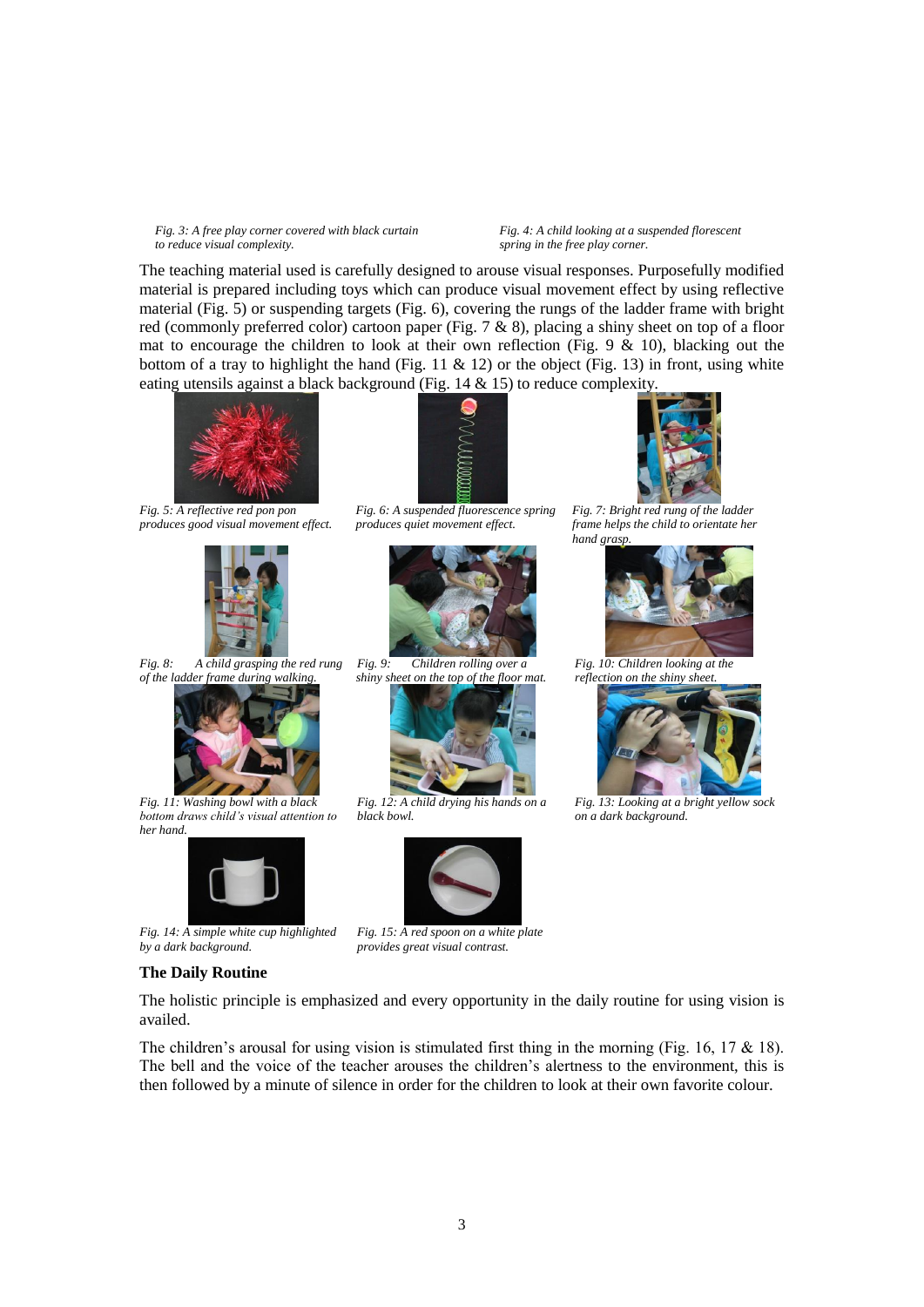

*Fig. 16: Roll call board: Each child is presented with his favourite object to look back." at.*



*Fig. 17: Ringing a bell and saying, "I'm* 

Similarly, at mealtime, looking at the utensil precedes action (Fig. 19 - 25).



*Fig. 19: Looking at a hand towel before wiping hands.*





*Fig. 20: Wiping hands with a towel on a black board.*



*to look.*

*Fig. 23: Focusing on the red spoon on a white plate. adult filing his plate with* 

*anticipation.*



*Fig. 18: A silence period allows time to look at her favourite object.*



*Fig. 21: Tea time routine: Looking at a white cup on a black board.*





*Fig. 25: Use of vision is encouraged during feeding.*

# **Task Series and Lessons**

*Presenting a white plate on a* 

*black board.*

In the task series and lessons (Fig. 26), class routines to encourage the use of visual functions are developed.

For example, children are encouraged to look at individualized visual material during roll call in the beginning of the lesson (Fig.  $27 & 28$ ).



*Fig. 26:Good posture is learnt in a hand task.*



*Fig. 27: A child anticipating his turn* 

*Fig. 28: Looking attentively at a selfmade visual aid.*

Time is allowed to facilitate the children to look at teaching material in every occasion the teacher hands out material and collects material after used.

A time of silence is emphasized during the presentation of the teaching material before the execution of rhythmical intention so as to reduce competition between visual and auditory stimulation and thus allows visual processing in the children.

For similar reason, the sequence of introducing visual stimulation (Fig. 29) before tactile stimulation or physical exploration is adopted (Fig. 30).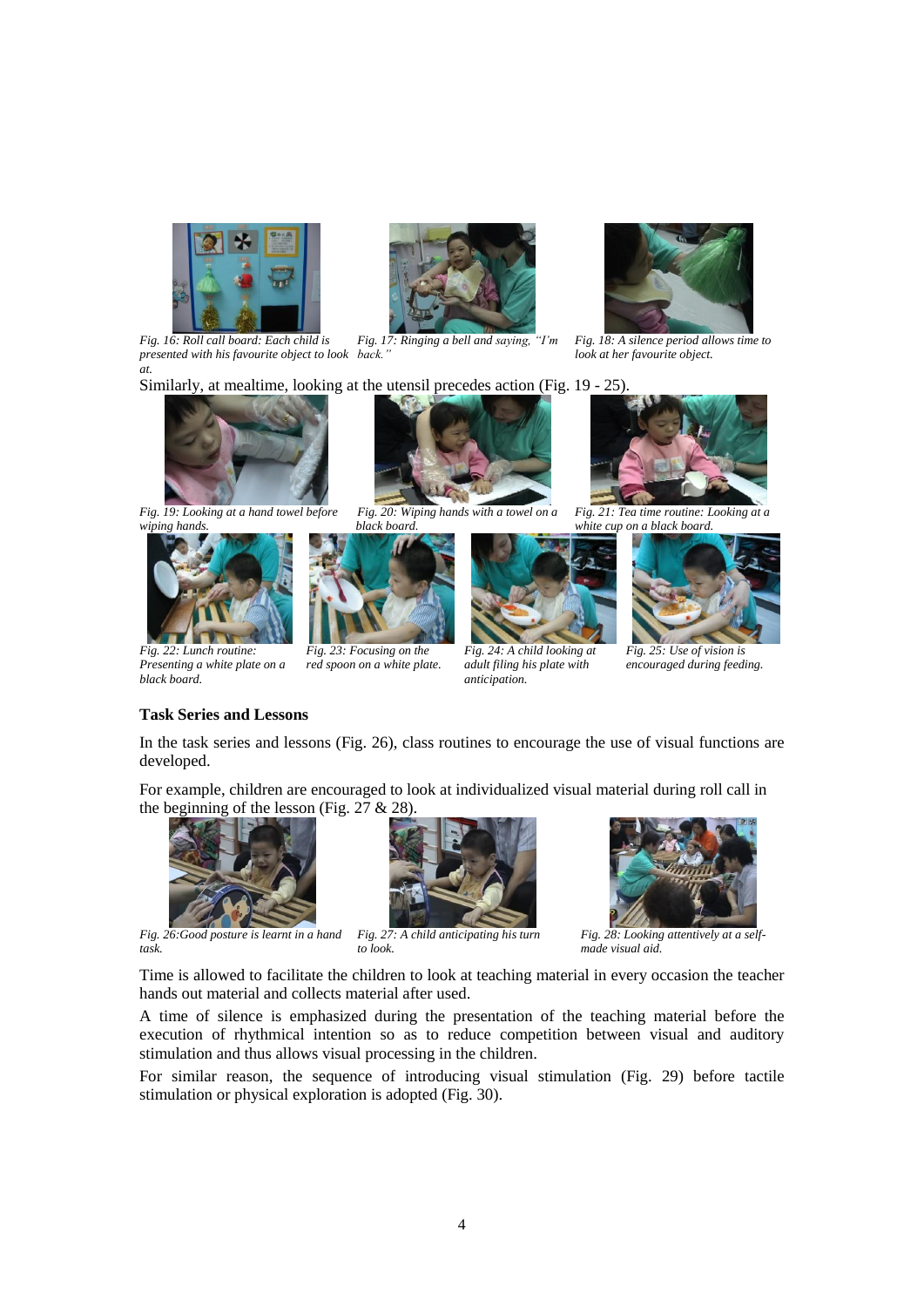



*Fig. 29: Looking at a hand brush presented on a black board.*

*Fig. 30: Hand brushing to facilitate hand opening on a black board which highlights the hand.*

Taking into account of the visual characteristic of "Novelty", modified teaching material is used consistently to support the use of vision in task series and lessons (Fig. 31, 32 & 33).







*Fig. 32: Exploring bright yellow paint on a black tray.*



*Fig. 33: Hand printing with bright red paint.*

# **Parent Empowerment**

For parents, the direct relation between learning and daily living skills makes it very easy for them to carryover their children's learning in the home situation and create opportunities for practice.

Creative parents can adapt their home environment (Fig. 34) and also made their own toys (Fig. 35 & 36) to encourage their children using vision.



*Fig. 34: A lower deck bed specially decorated by a mother to arouse her child's visual alertness.*





*Fig. 36: A collection of simple visual aids and toys made by a mother.*

# **Preliminary Results**

After a two-year of learning period, two of the children have shown marked improvement in visual function, from responding to light only to showing visual attention to large sharp colour objects (Fig. 37). The children have also shown improved learning behaviour, slowly adjusting to their environment and accepting the demands of the daily routine and the learning programmes. The non-temporal nature of visual stimulation was found to be more apt to facilitate spontaneous exploration of the environment. One of the children started to show some active reaching movement for bright objects in front.

| <b><i>Fig.37. The Freummary Results</i></b> |                                      |                                                                            |
|---------------------------------------------|--------------------------------------|----------------------------------------------------------------------------|
| Child                                       | <b>First Assessment</b>              | <b>Second Assessment</b>                                                   |
| <b>CKY</b>                                  | Light perception only<br>(Jan. 2003) | Occasional Fixation on<br>large objects, faces, or movement<br>(July 2003) |
| <b>LWK</b>                                  | Light perception only<br>(Nov. 2002) | Visual acuity around 6/24<br>(July 2003)                                   |

*Fig.37: The Preliminary Results*